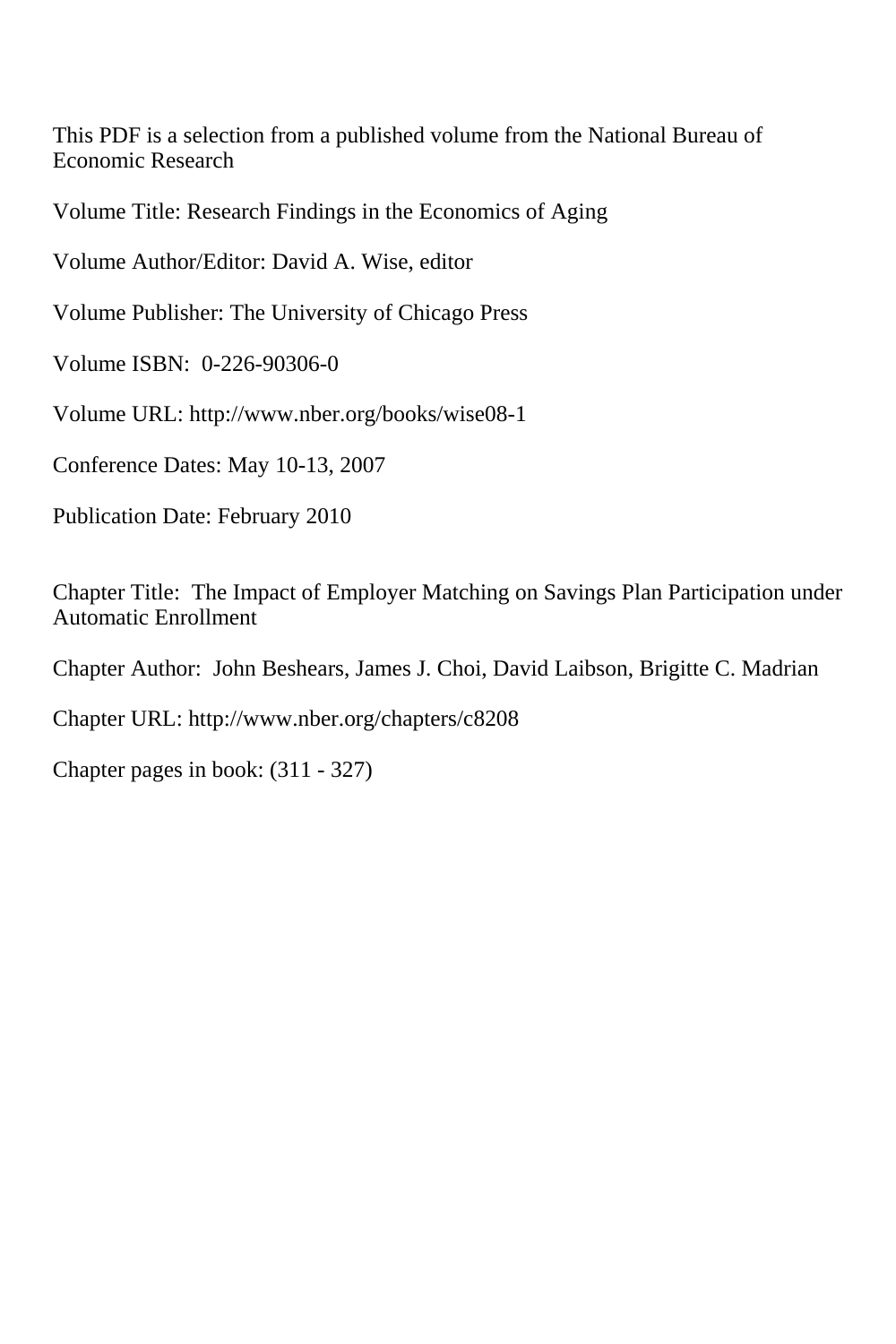# **The Impact of Employer Matching on Savings Plan Participation under Automatic Enrollment**

John Beshears, James J. Choi, David Laibson, and Brigitte C. Madrian

Companies have used a variety of approaches to encourage participation in employer- sponsored savings plans. The most common approach, the provision of an employer matching contribution, is now offered by the vast majority of large firms (Profit Sharing Council of America 2006). Even with a match, however, savings plan participation rates are often surprisingly low (Choi, Laibson, and Madrian 2005), and empirical studies of matching contributions' effect on plan participation have uniformly found relatively small effects (Andrews 1992; Papke and Poterba 1995; Papke 1995; Bassett, Fleming, and Rodrigues 1998; Kusko, Poterba, and Wilcox 1998; Choi et al. 2002; Even and Macpherson 2005; Duflo et al. 2006; Engelhardt and Kumar 2007).

John Beshears was a PhD Candidate in Business Economics Harvard University when this chapter was written, and is currently a Visiting Fellow in Aging Research at the NBER. James J. Choi is an assistant professor of finance at Yale School of Management and a faculty research fellow of the National Bureau of Economic Research. David Laibson is the Robert I. Goldman Professor of Economics and Harvard College Professor at Harvard University, and a research associate of the National Bureau of Economic Research. Brigitte C. Madrian is the Aetna Professor of Public Policy and Corporate Management at the Kennedy School of Government, Harvard University, and a research associate of the National Bureau of Economic Research.

The findings and conclusions expressed are solely those of the authors and do not represent the views of SSA, National Institute on Aging, the National Science Foundation, any other agency of the U.S. Federal Government, the RRC, or the NBER. We thank Hewitt Associates for their help in providing the data. We are particularly grateful to Pam Hess, Yan Xu, and Lori Lucas at Hewitt for their help with this project. Neel Rao provided excellent research assistance. We appreciate the helpful feedback of Dan McFadden and seminar participants at the National Bureau of Economic Research. The authors acknowledge financial support from the National Institute on Aging (grant R01-AG021650 and P01-AG005842) and the U.S. Social Security Administration (funded as part of the Retirement Research Consortium grant #10-M-98363-1-01). Beshears acknowledges financial support from a National Science Foundation Graduate Research Fellowship. Laibson also acknowledges support from the National Science Foundation (HSD 0527516).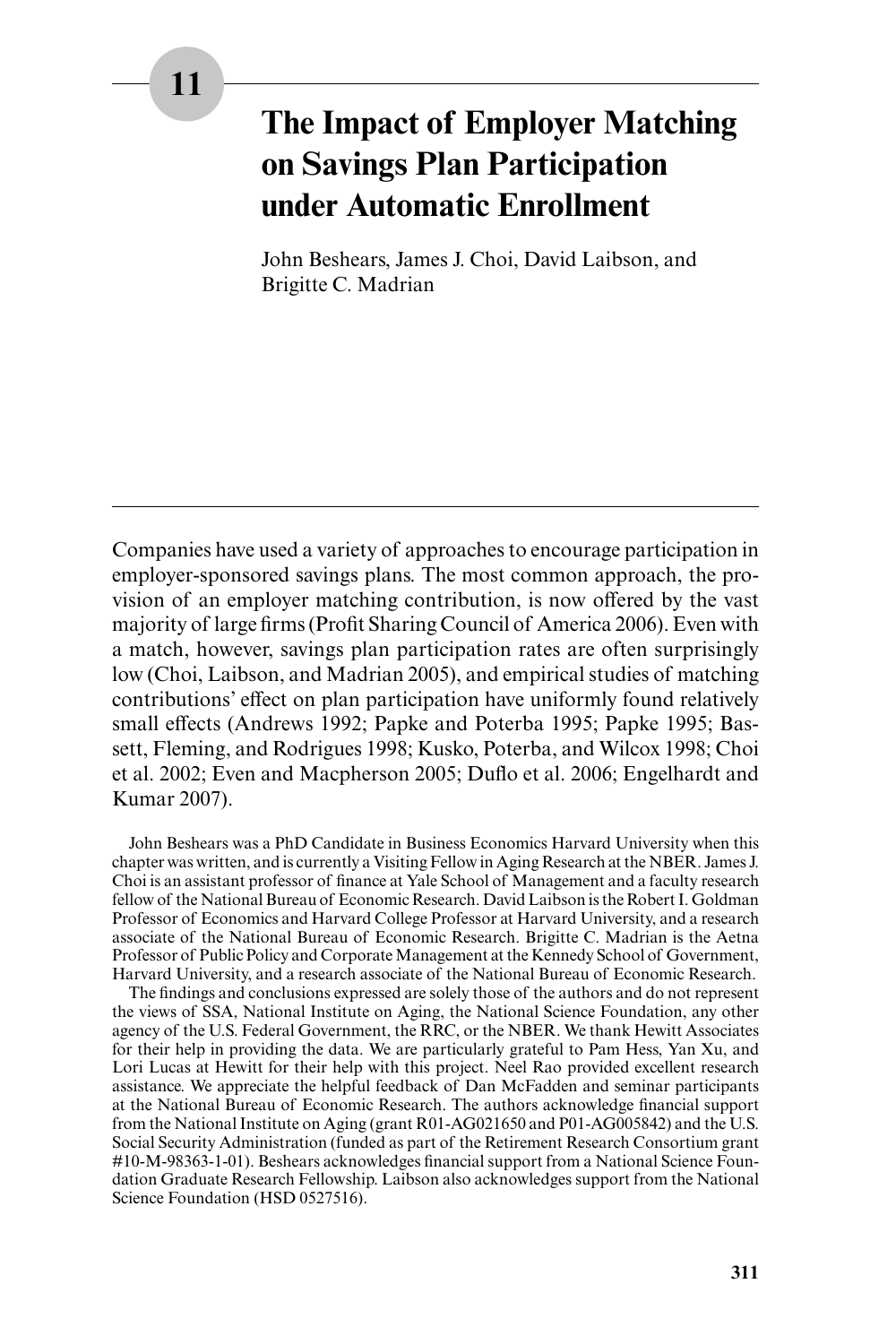Automatic enrollment is an alternative mechanism for increasing savings plan participation. In a standard opt-in enrollment scheme, employees must actively elect to participate in the plan if they wish to contribute. In contrast, under automatic enrollment, employees are enrolled in their employer's savings plan at a default contribution rate and asset allocation unless they actively make an alternative choice. Relative to the standard opt in approach, automatic enrollment dramatically increases plan participation, particularly among younger, low- tenure, and lower- income employees (Madrian and Shea 2001; Choi et al. 2002, 2004; Beshears et al. 2008). The participation rate increase at one year of tenure is as much as 60 percentage points.

All of the companies in which automatic enrollment has been studied to date have also offered an employer matching contribution. In principle, the match gives most employees a strong reason not to opt out of participation (and indeed, few do). But some extensions of automatic enrollment, such as the Automatic individual retirement account (IRA) proposal in the United States, do not include a matching contribution. The extent to which automatic enrollment's effectiveness relies on the presence of a match is an open question. Without a match, the opt-out rate could be much higher, since participation incentives are greatly reduced. On the other hand, if employee inertia drives the automatic enrollment participation effect, we might expect high participation rates even without a matching contribution.

We estimate the employer match's impact on savings plan participation under automatic enrollment in two ways. First, we study a large firm (Company A) using automatic enrollment that replaced its employer match (25 percent on the first 4 percent of pay contributed) with an employer contribution equal to 4 percent of pay plus an annual profit-sharing contribution. The employer contribution in the new regime was not contingent on the employee's contributions. We find that among new hires with six months of tenure, savings plan participation rates decreased by, at most, 5 to 6 percentage points after the firm eliminated the employer match, and overall average employee contribution rates fell by 0.65 percent of pay.

Second, we pool data on savings plan participation at nine firms with automatic enrollment. We use variation in the match structure both across and within firms to identify the relationship between participation rates and the match. This analysis is potentially confounded by firm-level omitted variables but still offers suggestive evidence. We find that a 1 percentage point decrease in the maximum potential match as a fraction of salary is associated with a 1.8 to 3.8 percentage point decrease in plan participation at six months of eligibility. Thus, moving from a typical matching structure of 50 percent on the first 6 percent of pay contributed to no match at all would reduce savings plan participation under automatic enrollment by 5 to 11 percentage points. These results, along with those for Company A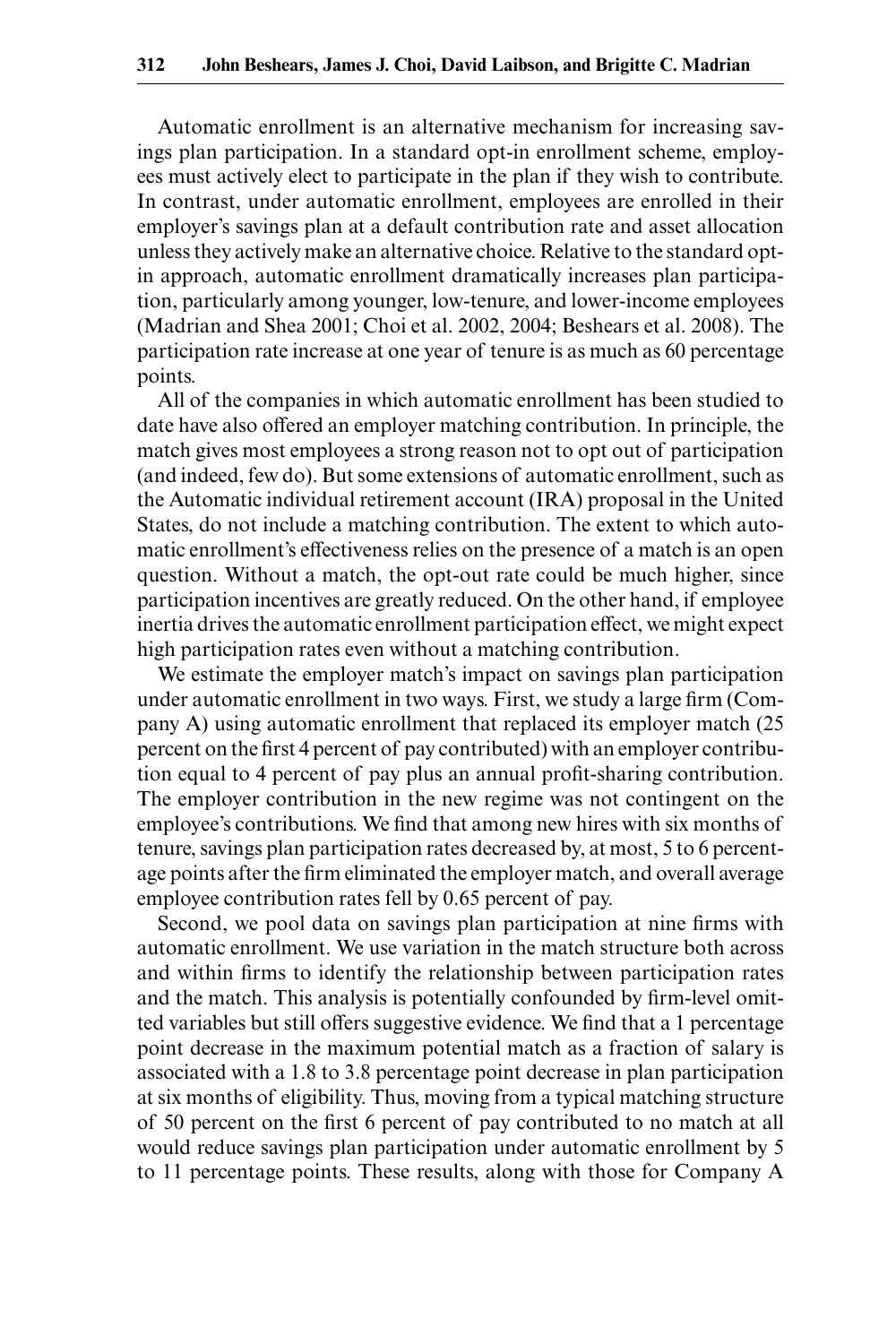discussed before, lead us to conclude that automatic enrollment participation rates are positively related to match generosity, but the magnitude of this effect is modest.

Section 11.1 describes the savings plan and data for Company A. In section 11.2, we analyze the impact of Company A's change from a matching contribution to a noncontingent contribution. Section 11.3 examines the relationship between plan participation and the employer match amount at nine firms with automatic enrollment. Section 11.4 concludes.

### **11.1 Savings Plan and Data for Company A**

Company A is a Fortune 500 company in the information sector. We will consider this firm's employee savings outcomes from January 1, 2002 through December 31, 2005. Table 11.1 lists the salient features of Company  $A's 401(k)$  plan. Plan eligibility is restricted to employees age twenty-one or older. Full- time employees who satisfy this age requirement are immediately eligible to participate, while part- time employees are eligible only after reaching one year of service and having worked 1,000 hours. Because of eligibility differences between full- and part- time employees, we restrict our analysis to full-time employees who are eligible for the plan.<sup>1</sup> Throughout the sample period, full-time employees were automatically enrolled in the 401(k) plan. After thirty days of service, employees who did not make an active enrollment election were enrolled at a contribution rate of 3 percent of salary allocated entirely to a money market fund. The plan offered six other investment options, including employer stock.

Until December 31, 2003, the company made matching contributions at a rate of 25 percent on employee contributions up to 4 percent of pay for employees who had attained at least one year of service and 1,000 hours of work (thus, the maximum possible employer match was 1 percent of pay). The maximum contribution rate over this time period was 25 percent of pay. On January 1, 2004, the company discontinued the employer match and replaced it with an employer contribution of 4 percent of pay plus an annual profit-sharing contribution that was not guaranteed in advance. In 2004 and 2005, this profit-sharing contribution was 5 percent of salary. The employer contributions in the new regime were not contingent upon the employee's contributions. The company also reduced the maximum employee contribution rate to 15 percent of pay at this time. Throughout the entire sample period, employees were also subject to IRS annual dollar

<sup>1.</sup> We do not observe full- or part- time status directly in our data. In order to screen out part- time employees, we eliminate those who did not become eligible for the plan within two months of hire. Even though full-time employees were immediately eligible upon hire, we keep employees with up to a two- month eligibility lag to allow for the possibility of administrative delays.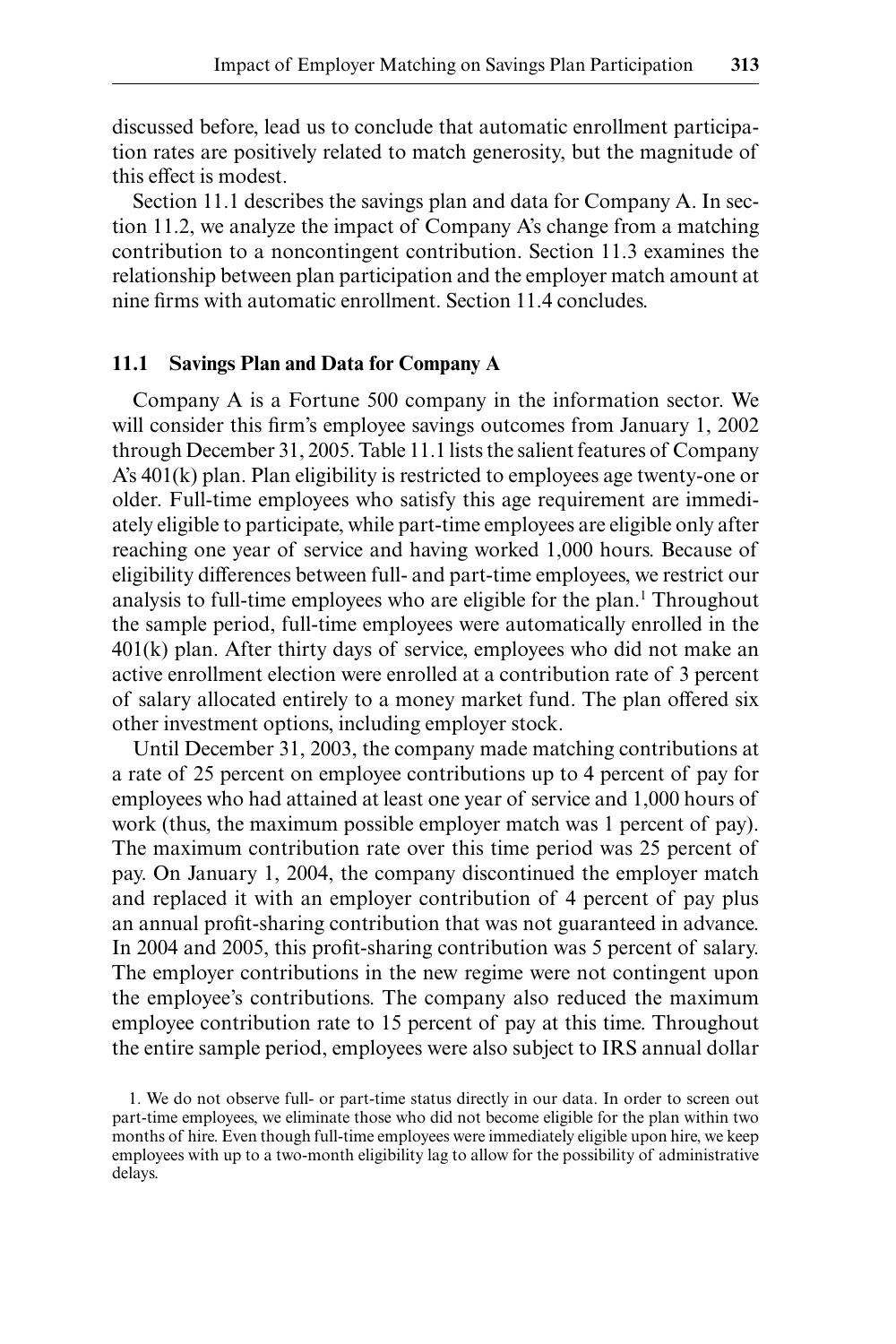| Eligibility                            |                                                                                                                           |
|----------------------------------------|---------------------------------------------------------------------------------------------------------------------------|
| Eligible employees                     | Age $21 +$                                                                                                                |
| Eligibility to make employee           | Full-time employees: Immediately upon hire                                                                                |
| contributions                          | Part-time employees: After 1 year of service<br>and 1,000 hours                                                           |
| Eligibility for employer contributions | After 1 year of service and 1,000 hours                                                                                   |
| Automatic enrollment                   | Full-time employees automatically enrolled after<br>30 days at a 3% contribution rate allocated to<br>a money market fund |
| Employee contributions                 | Before 1/1/2004: Up to 25% of pay                                                                                         |
|                                        | After 1/1/2004: Up to 15% of pay                                                                                          |
| Employer contributions                 | Before 1/1/2004: Employer match of 25% on first<br>4% of pay contributed by employee                                      |
|                                        | Starting 1/1/2004: Noncontingent employer<br>contribution of $4\%$ of pay plus profit-sharing<br>contribution             |
| Match vesting                          | Immediate                                                                                                                 |
| Other                                  |                                                                                                                           |
| Loans                                  | Available                                                                                                                 |
| Hardship withdrawals                   | Available; limited to one per year                                                                                        |
| Investment choices                     | 7 options including employer stock                                                                                        |

#### **Table 11.1 401(k) Plan features at Company A**

*Source:* Summary Plan Descriptions.

contribution limits.<sup>2</sup> Those employees classified as "highly compensated" for IRS nondiscrimination testing purposes were potentially subject to stricter contribution rate limits, and for this reason we exclude them from the following analysis.

Our employee- level data come from Hewitt Associates, a large U.S. benefits administration and consulting firm. We have a series of year-end cross- sections of all Company A employees from 2002 through 2005. These cross- sections contain demographic information such as birth date, hire date, gender, and compensation. They also contain 401(k) variables such as the initial plan eligibility date, current participation status, initial plan participation date, a monthly contribution rate history, and year-end asset allocation and total balances.

Our analysis compares two Company A employee cohorts. The "match cohort" contains plan- eligible full- time employees hired between January 1, 2002 and June 30, 2003. The "no- match cohort" contains plan- eligible full time employees hired between January 1, 2004 and June 30, 2005. We exclude employees hired between July 1, 2003 and December 31, 2003 because these

<sup>2.</sup> In the sample we analyze, only eight out of 645 employees contributed enough in a year to plausibly be constrained by the IRS annual dollar contribution limits. The results we report do not account for this censoring, but they are unaffected if we exclude these eight employees from the analysis.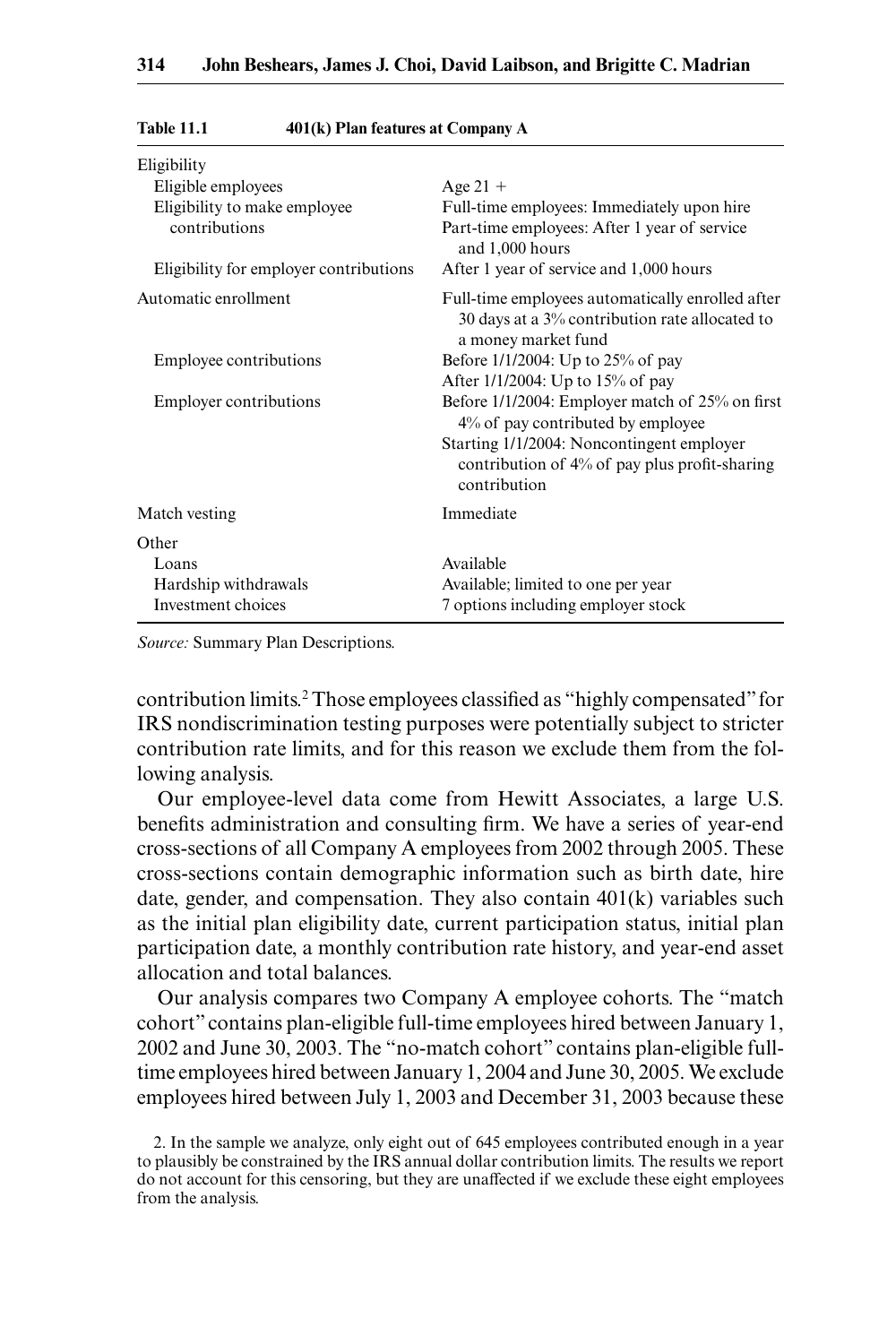employees were hired under the old regime (employer match), but the point at which we measure participation and contribution outcomes for our analysis is after the switch to the new regime (a noncontingent employer contribution). Because our primary outcome variables—plan participation and employee contribution rates—are measured at six months of tenure, both cohorts are further limited to include only individuals whose employment at the company lasted for at least six months.

Company A made several significant acquisitions during our sample period. Unfortunately, our data do not identify those employees who joined the firm as a result of these acquisitions. To minimize the potentially confounding influence of these acquisitions, we make three further restrictions to our sample. First, we exclude employees who lived in states where the acquired companies were headquartered. Second, we exclude employees whose initial appearance in our data set does not correspond to their year of hire (e.g., we exclude employees who are first observed in our data in the 2004 cross-section but who are listed as being hired before 2004).<sup>3</sup> Third, we exclude employees whose hire dates are revised by more than one calendar month across different year-end cross-sections.

Our final sample contains 645 employees: 293 in the match cohort and 352 in the no- match cohort.

## **11.2 Savings Plan Outcomes under Automatic Enrollment with and without an Employer Match: Company A**

We begin our analysis by comparing means across the match and nomatch cohorts. We first consider plan participation, which we define as having a positive (nonzero) employee contribution rate. The first row of table 11.2 shows that 89.1 percent of match- cohort employees were participating in the savings plan at six months of tenure. In contrast, the six- month participation rate for the no- match cohort is 80.7 percent. This 8.4 percentage point difference in participation rates across the two cohorts is statistically significant and relatively stable from two months of tenure onward. The second row of table 11.2 shows average employee contribution rates at six months of tenure (including nonparticipants with a contribution rate of 0). Given the decline in plan participation, it is not surprising that the average contribution rate also falls from 3.60 percent to 2.89 percent of salary after the elimination of the employer match. This 0.71 percent drop is statistically significant and driven both by the participation decline and a reduction in the average contribution rate conditional on participation from 4.04 percent to 3.58 percent of pay. The 0.46 percent drop in the conditional average

<sup>3.</sup> We make one exception to this second criterion. There are twenty-two employees who first appear in our data in the year-end 2003 cross-section with December 2002 hire dates. We include these employees in the sample because their absence from the 2002 data is likely due to administrative delays in processing new employees at year- end rather than due to an acquisition.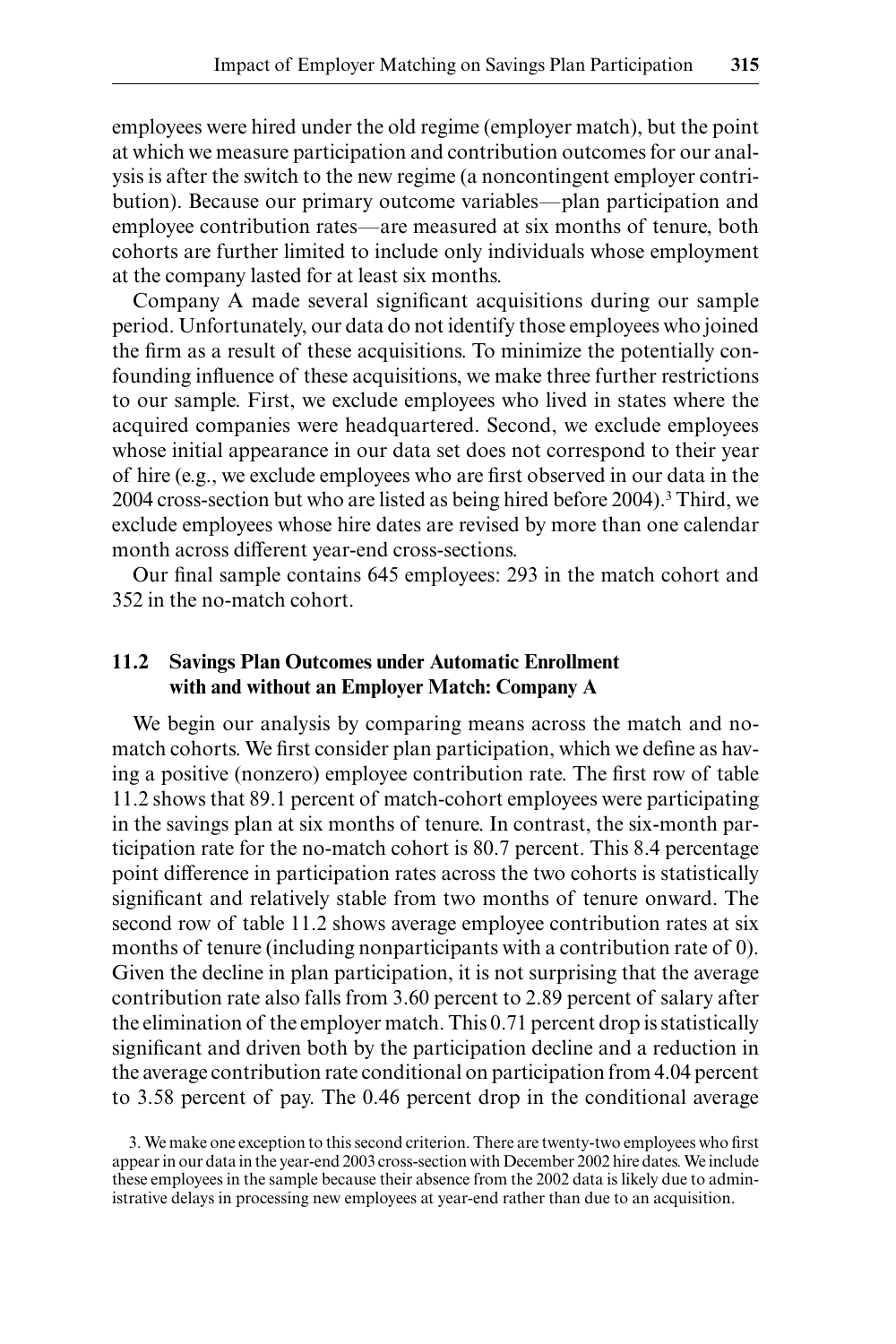|                                               | Match cohort<br>(Hired $1/1/2002$ )<br>through $6/30/2003$ ) | Nonmatch cohort<br>(Hired $1/1/2004$ )<br>through 6/30/2005) | <i>t</i> -statistic<br>for<br>difference |
|-----------------------------------------------|--------------------------------------------------------------|--------------------------------------------------------------|------------------------------------------|
| Savings plan outcomes (at six months tenure)  |                                                              |                                                              |                                          |
| Participation rate                            | 89.1%                                                        | 80.7%                                                        | 2.95                                     |
| Average contribution rate (all employees)     | $3.60\%$                                                     | 2.89%                                                        | 3.01                                     |
| Average contribution rate (participants only) | 4.04%                                                        | 3.58%                                                        | 1.86                                     |
| Demographic characteristics                   |                                                              |                                                              |                                          |
| Fraction female                               | 51.5%                                                        | 45.7%                                                        | 1.47                                     |
| Average age                                   | 33.21                                                        | 31.83                                                        | 2.07                                     |
| Annual salary (2004 dollars)                  | \$49,167                                                     | \$40,343                                                     | 2.93                                     |
| Sample size                                   | $N = 293$                                                    | $N = 352$                                                    |                                          |

#### **Table 11.2 Summary statistics on savings plan outcomes and demographic characteristics for employees at Company A**

*Source:* Authors' calculations. The sample includes non-highly-compensated, full-time, savings-planeligible employees. Growth in seasonally adjusted average weekly earnings for private sector workers from the Current Employment Statistics survey is used to deflate employee salaries to 2004 dollars.

contribution rate, however, is only statistically significant at the 10 percent level and is partly explained by the concurrent reduction in the maximum allowable contribution rate from 25 percent to 15 percent of pay.

Figure 11.1 shows the distribution of employee contribution rates at six months of tenure for the two cohorts separately. We see that the transition from the employer match to the noncontingent contribution was associated with a decrease in the fraction of employees contributing, at most, positive rates.<sup>4</sup> More than two-thirds of employees in both cohorts contribute at the 3 percent default contribution rate, consistent with previous research on how automatic enrollment affects the employee contribution rate distribution (Madrian and Shea 2001; Choi et al. 2002, 2004; Beshears et al. 2008). In contrast to previous research, we observe very few employees contributing at the 4 percent match threshold (only 2 percent of employees in the match cohort and 1 percent of employees in the nonmatch cohort for whom the match threshold is no longer relevant). There are several plausible explanations for why so few employees in the match cohort are at the match threshold. First, the employees at Company A are observed at only six months of tenure, which does not give them much time to switch from the default contribution rate to the match threshold (or another contribution rate of their choosing). Second, because the match threshold was only 1 percentage point above the default rate, participants' incentive to increase their contribution rate to the match threshold was much weaker than in other

<sup>4.</sup> The decline in the fraction of employees contributing at a rate greater than 15 percent in the nonmatch cohort is an artifact of the reduction in the maximum allowable contribution rate from 25 percent to 15 percent of pay that coincided with the switch from a matching contribution to a noncontingent contribution.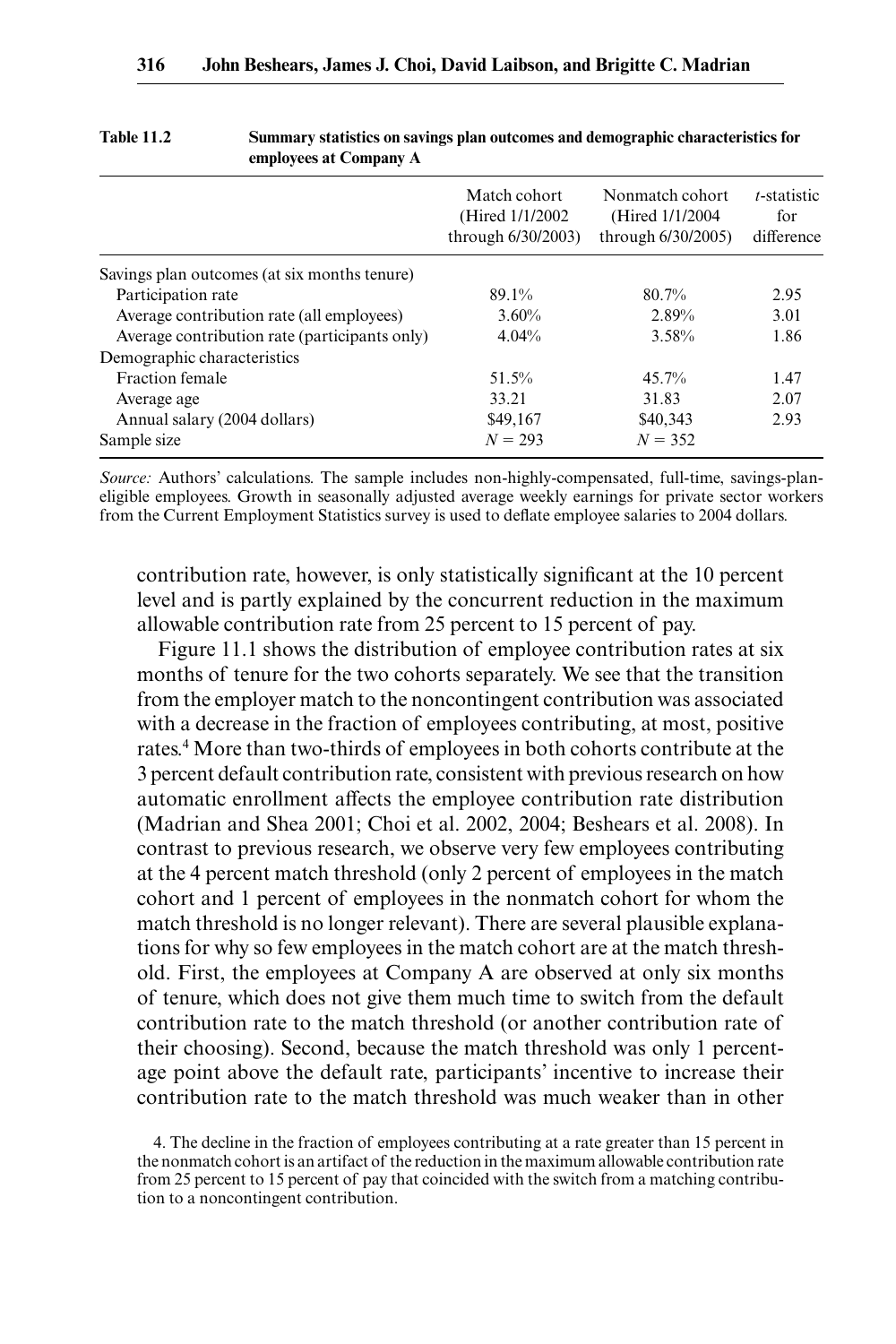

**Fig. 11.1 Distribution of contribution rates with and without and employer match at six months of tenure: Company A**

firms studied (Carroll et al. 2009). Finally and perhaps most importantly, employees were not eligible to receive matching contributions until having completed one year of service, so most of the benefits from contributing at the match threshold did not accrue to employees at six months of tenure.

Of course, the transition from an employer match to a noncontingent contribution may have been accompanied by other changes at Company A that caused the savings plan choice differences between the two cohorts. Table 11.2 shows that relative to the nonmatch cohort, the match cohort was disproportionately female, somewhat older, and had a higher average salary.5 Not controlling for these differences could make the participation decline due to the employer match elimination look larger than it really was.

Table 11.3 shows the results of regressions that include demographic explanatory variables. The first two columns show the coefficients from a linear probability regression of savings plan participation at six months of tenure on an indicator for having been hired with an employer match in place, gender, age, and income in 2004 dollars. In column (1), we control linearly for age and income, whereas in column (2) we include age and income

5. We deflated the salaries of employees in both cohorts to 2004 dollars using the growth in seasonally adjusted average weekly earnings for private sector workers from the Current Employment Statistics survey. Part of the difference in average age and income between the cohorts might be the result of an internship program that took place in the second half of the sample period. Compared to other employees, interns probably have weaker motives to participate in the 401(k) plan. To make sure that the presence of interns is not driving our results, we drop the twenty-nine employees in the sample with incomes of less than \$10,000 and redo our analysis. The qualitative results do not change.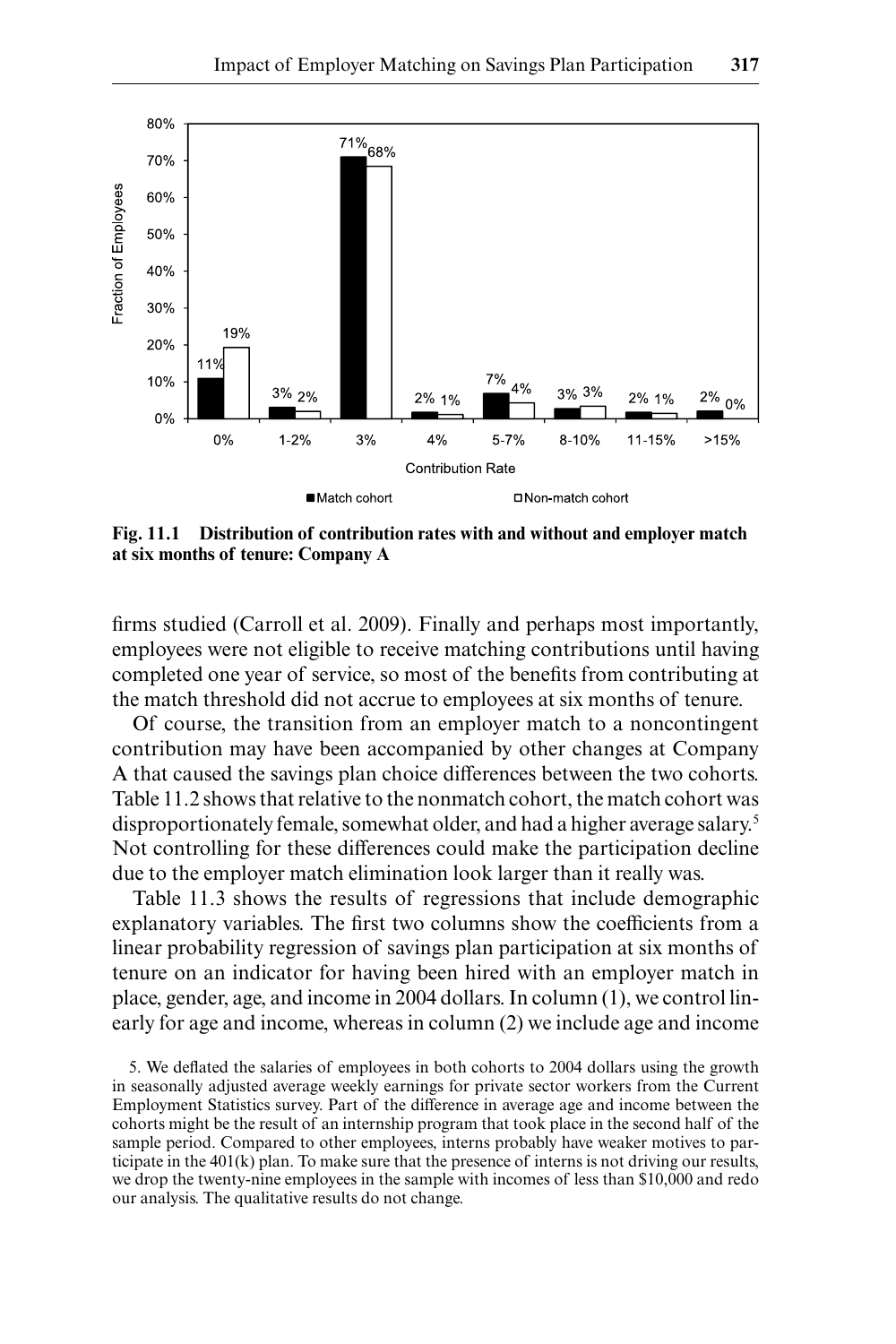| Table 11.3                                    | Effect of the employer match on savings plan outcomes under automatic enrollment: Company $A$ |                                                |                                      |                                                               |                                                  |                                                         |
|-----------------------------------------------|-----------------------------------------------------------------------------------------------|------------------------------------------------|--------------------------------------|---------------------------------------------------------------|--------------------------------------------------|---------------------------------------------------------|
|                                               | Participation<br>$\frac{1}{2}$                                                                | Participation<br>$\frac{\text{OLS}}{\text{2}}$ | Participation<br>(probit)<br>$\odot$ | Participation<br>$(\text{probit})$<br>$\widehat{\mathcal{F}}$ | Employee contribution<br>rate (tobit)<br>$\odot$ | Employee contribution<br>rate (tobit)<br>$\circledcirc$ |
| Match cohort                                  | $0.0670**$<br>(0.0284)                                                                        | $0.0603***$<br>(0.0271)                        | $0.0653**$<br>(0.0274)               | $0.0543**$                                                    | $0.6769**$<br>(0.2725)                           | $0.6394***$                                             |
| Female                                        | $0.0750***$<br>(0.0284)                                                                       | (0.0275)<br>0.0353                             | $0.0679***$<br>(0.0275)              | $(0.0251)$<br>$0.0268$<br>(0.0244)                            | $0.5159***$<br>(0.2738)                          | $(0.2679)$<br>$0.3860$<br>(0.2720)                      |
| Age<br>Years                                  | (0.0019)<br>0.0003                                                                            |                                                | $(0.0018)$<br>No<br>-0.0007          |                                                               | $(0.0181)$<br>No<br>0.0056                       |                                                         |
| Income (2004 USD)<br>Linear spline<br>\$1,000 | $0.0014***$<br>(0.0004)<br>$\frac{1}{2}$                                                      | Yes                                            | $0.0020***$<br>(0.0005)              | Yes                                                           | $0.0214***$<br>(0.0040)                          | Yes                                                     |
| Linear spline                                 | $\frac{1}{2}$                                                                                 | Yes                                            | $\tilde{z}$                          | Yes                                                           | $\frac{1}{2}$                                    | Yes                                                     |
| Sample size                                   | $N = 645$                                                                                     | $N = 645$                                      | $N = 645$                            | $N = 645$                                                     | $N = 645$                                        | $N = 645$                                               |
|                                               |                                                                                               |                                                |                                      |                                                               |                                                  |                                                         |

Source: Authors' calculations. *Source:* Authors' calculations.

Notes: Standard errors are in parentheses. The sample includes non-highly-compensated, full-time, savings-plan-eligible employees. Growth in seasonally adjusted average weekly earnings for private sector workers from the Current Employment Statistics survey is used to defl ate employee salaries to 2004 dollars. All specifications include a constant. The dependent variable in columns (1) to (4) is a binary indicator for savings plan participation. The dependent variable in columns (5) to (6) is the employee's (censored) savings plan contribution rate (including zeros). Columns (3) to (4) report the marginal effects from a probit regression holding all variables fixed at their means. Columns (5) to (6) report the marginal effects from a tobit regression holding all variables fixed at their means. In the case of binary variables, the marginal effects in columns (3) to (6) are reported for a change from zero to one. The age spline has knots at thirty, orty, and fifty years, and the income spline has knots at \$20,000, \$40,000, \$60,000, and \$80,000. When linear splines for age and income are included in a forty, and fi fty years, and the income spline has knots at \$20,000, \$40,000, \$60,000, and \$80,000. When linear splines for age and income are included in a regression, marginal effects are calculated holding age and income at their means (as opposed to holding the variables that make up the splines each fi xed at Notes: Standard errors are in parentheses. The sample includes non-highly-compensated, full-time, savings-plan-eligible employees. Growth in seasonally adjusted average weekly earnings for private sector workers from the Current Employment Statistics survey is used to deflate employee salaries to 2004 dollars. All specifications include a constant. The dependent variable in columns (1) to (4) is a binary indicator for savings plan participation. The dependent variable n columns (5) to (6) is the employee's (censored) savings plan contribution rate (including zeros). Columns (3) to (4) report the marginal effects from a probit regression holding all variables fixed at their means. Columns (5) to (6) report the marginal effects from a tobit regression holding all variables fixed at their means. In the case of binary variables, the marginal effects in columns (3) to (6) are reported for a change from zero to one. The age spline has knots at thirty, regression, marginal effects are calculated holding age and income at their means (as opposed to holding the variables that make up the splines each fixed at heir individual means). their individual means).

\*\*\* Significant at the 1 percent level. ∗∗∗Signifi cant at the 1 percent level.

∗∗Signifi cant at the 5 percent level.\*\*Significant at the 5 percent level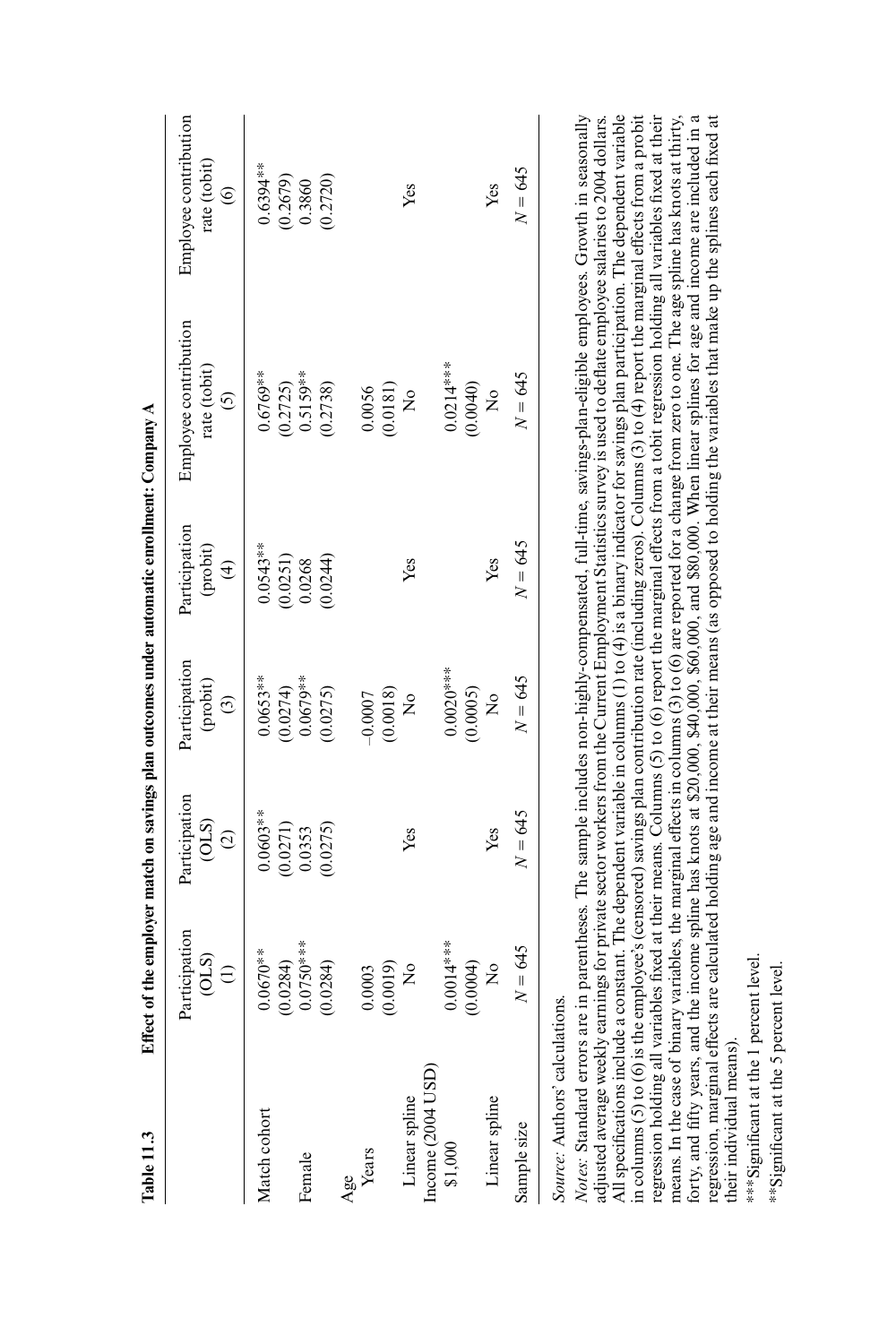splines.<sup>6</sup> The estimated 6.0 to 6.7 percentage point participation impact of having a match is statistically significant and somewhat lower than the raw 8.4 percentage point difference seen in table 11.2. A probit specification (columns [3] and [4]) yields estimated employer match marginal effects of 5.4 to 6.5 percentage points, also statistically significant. Columns  $(5)$  and  $(6)$  list the marginal effects from a tobit regression of employee contribution rates, which are censored below at zero and above at 25 percent (the match cohort) or 15 percent (the nonmatch cohort). Eliminating the employer match at Company A is associated with a contribution rate decline of about 0.66 percent of salary, an effect that is statistically significant and only slightly less than the 0.71 percent raw effect in table 11.2.

In summary, controlling for demographic differences between the match and nonmatch cohorts reduces but does not eliminate the estimated impact of the employer match under automatic enrollment. Note that these estimates represent the *combined* effect of removing the match and replacing it with a noncontingent contribution. The replacement of a match with a (relatively larger) noncontingent contribution generates a substitution effect that discourages employee contributions and a *net* income effect that also discourages employee contributions. Employee contributions are no longer subsidized and the employee has more total savings (employee plus employer contributions) for any given employee contribution.7 Our estimates provide an *upper bound* of the effects due *solely* to the removal of the employer match, since the simultaneous introduction of the noncontingent employer contribution generates an income effect that suppresses employee contributions.<sup>8</sup>

Our analysis also sheds light on the question of savings crowd- out. Our estimates provide an upper bound on the negative participation effects due *solely* to the introduction of the noncontingent contribution, since the simultaneous elimination of the match is likely to have discouraged employee participation.9

One limitation of many savings studies that use administrative data is the inability to address potentially offsetting (or reinforcing) changes in savings

6. The age spline has knots at thirty, forty, and fifty years, and the income spline has knots at \$20,000, \$40,000, \$60,000, and \$80,000.

7. The employee loses a 25 percent match on contributions up to 4 percent of income but gains both a noncontingent employer contribution equal to 4 percent of income and a noncontingent profit-sharing contribution.

8. On the other hand, there are some plausible reasons that the introduction of the noncontingent contribution could *increase* employee contributions. Employees might view it as a signal that their expected future income growth has fallen. Alternatively, employees could interpret the noncontingent contribution as implicit advice that their optimal savings rate is higher than they previously believed.

9. A match unambiguously increases participation in a two- period model. Opposite effects are possible in models with more periods. However, the empirical literature on matching generally finds positive participation effects. Note that even in a two-period model, matching need not increase the average employee contribution due to the substitution effect.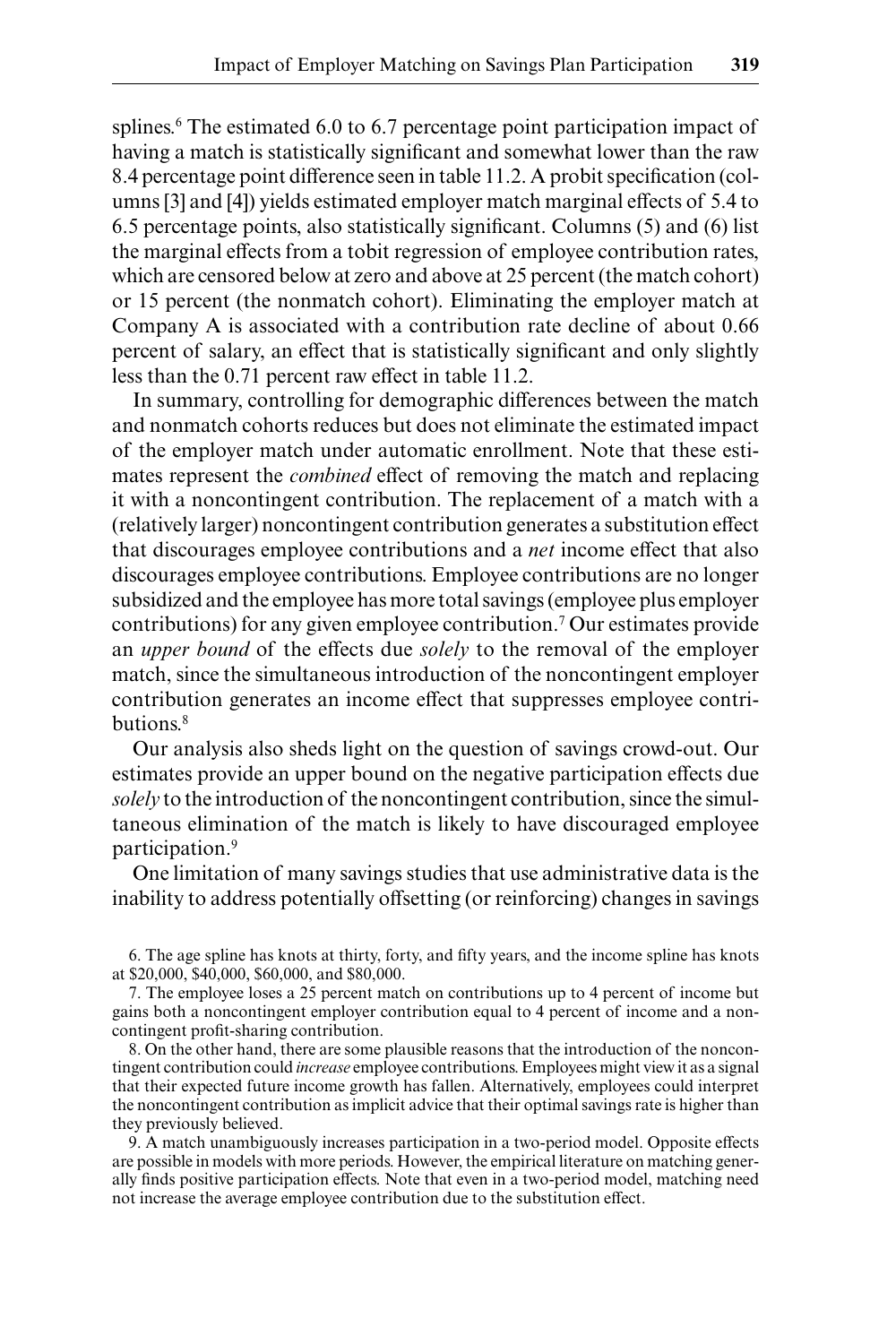behavior *outside* of the account being studied. This caveat applies here as well. Employees have additional assets outside their 401(k) plan, and some employees also have other savings plan assets within Company A, which has an employee stock ownership plan (ESOP). However, most of the employees in our nonmatch sample are not eligible to participate in the ESOP (employees must have one year of service to be eligible). Moreover, the plan is nonelective; the company makes ESOP contributions on an annual basis to all employees who are eligible. With more years of data, it might be possible to assess the extent to which changes in ESOP balances across the two cohorts affect employees'  $401(k)$  choices at Company A.<sup>10</sup> Unfortunately, the data are not presently available to undertake such an analysis, and we do not observe any other financial assets of this company's employees.

## **11.3 Employer Matching Level and Savings Plan Participation under Automatic Enrollment at Nine Companies**

We now broaden our analysis to explore the relationship between the generosity of the employer match and savings plan participation under automatic enrollment at nine companies. We use variation in the employer match structure both within and across firms for identification. However, because of the potential existence of firm-level omitted variables, the following results must be interpreted with caution.

Table 11.4 describes the match structure at the nine companies used in our analysis. The match rate varies from no match at Company A (beginning in 2004 for the nonmatch cohort) to a 133 percent match on the first 6 percent of pay at Company I. Conditional on offering a match, the match threshold ranges from 2 percent of pay for employees with less than one year of tenure at Company F to 7 percent of pay at Company B. Two companies have changes in their employer match over our sample period: Company A (analyzed in sections 11.2 and 11.3), which replaced its employer match of 25 percent on the first 4 percent of pay contributed with a noncontingent employer contribution in January 2004; and Company B, which gradually increased its match rate from 60 percent to 62 percent to 65 percent on the first 7 percent of pay contributed.

For this section's analysis, we use data that are identical in structure to the Company A data described in section 11.2. We pool employees at the nine firms who are observed in at least one of the year-end cross-sections from 2002 through 2005.<sup>11</sup> Our sample is limited to employees at these firms

<sup>10.</sup> Madrian and Shea (2001), who first documented large participation increases following automatic enrollment in a  $401(k)$  savings plan, find no evidence of offsetting savings behavior in the Employee Stock Purchase Plan (ESPP) of the company they studied.

<sup>11.</sup> Three firms did not have data available for all four years. We drop three additional firm years because different employees within a company were offered different matches in these years and we are unable to identify which employees were offered which match.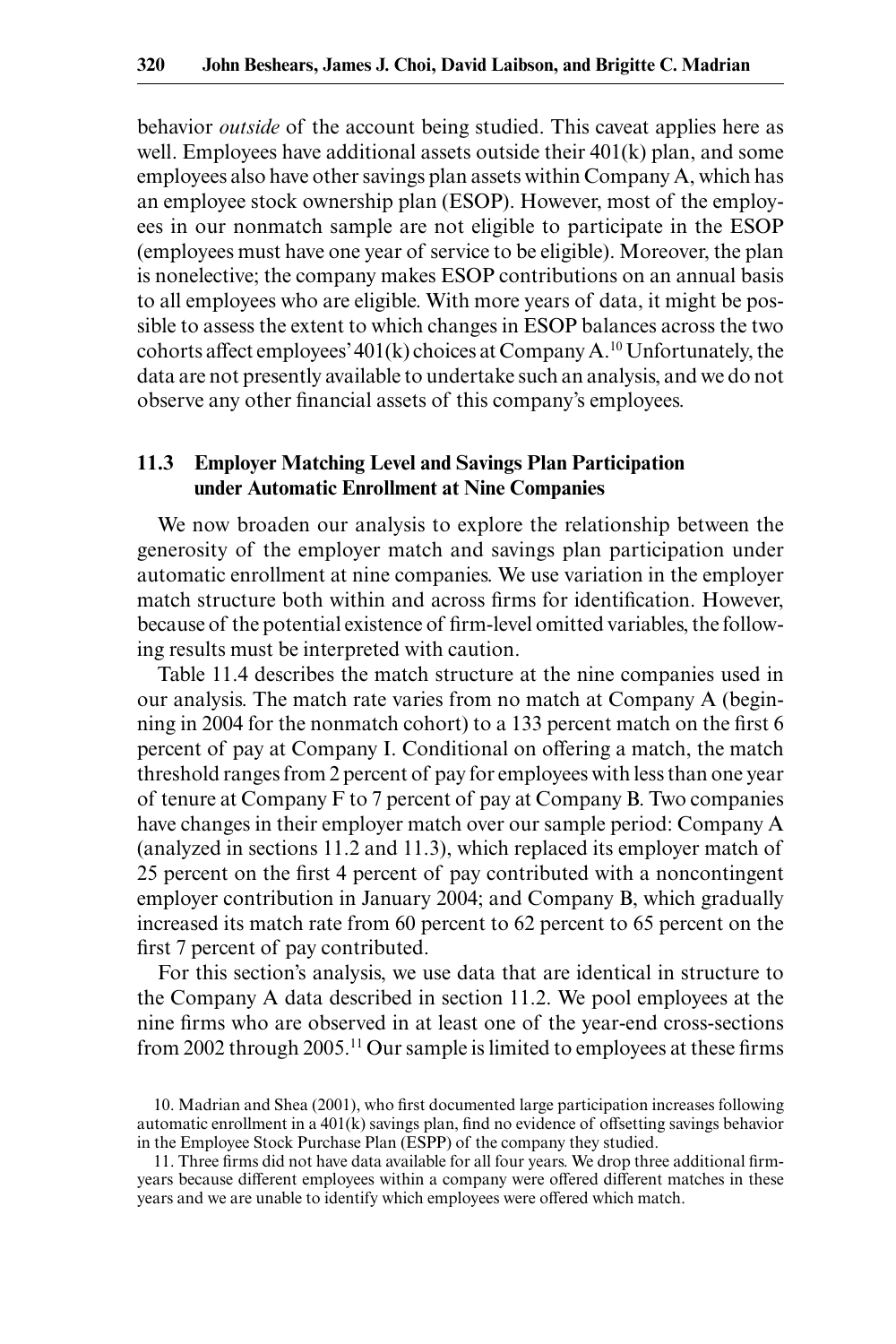| Table 11.4   |                                                                                                                                                                   | 401(k) Eligibility and match structure at nine companies with automatic enrollment                                           |                                                                    |                                                           |                      |              |
|--------------|-------------------------------------------------------------------------------------------------------------------------------------------------------------------|------------------------------------------------------------------------------------------------------------------------------|--------------------------------------------------------------------|-----------------------------------------------------------|----------------------|--------------|
| Firm         | Eligibility                                                                                                                                                       | Match structure                                                                                                              | Maximum match                                                      | Auto. enroll. details                                     | Years                | Demographics |
| ≺            | hrs. Match or noncontingent contribution<br>eligible. PT: eligible after 1 yr. and 1,000<br>FT: immediately<br>after 1 yr. and 1,000 hrs.<br>Must be age $21 +$ . | After 01/04: None; 4% noncontingent<br>Before 01/04: 25% on first 4% of pay<br>contribution + profit-sharing<br>contribution | Before 01/04: 1%<br>After 01/04: 0%                                | money market fund<br>Default: 3% rate,<br>When: 30 days   | 2002-2005            | Yes          |
| $\mathbf{r}$ | 12-month period. All participants eligible<br>FT: immediately eligible. PT: 1,000 hrs. in a<br>for match.                                                         | Before 01/04: $60\%$ on first $7\%$ of pay<br>01/04-01/05: 62% on first 7% of pay<br>After 01/05: 65% on first 7% of pay     | $01/04 - 01/05: 4.34%$<br>Before 01/04: 4.2%<br>After 01/05: 4.55% | pre-mixed portfolio<br>Default: 3% rate,<br>When: 30 days | 2003-2005            | Yes          |
| Õ            | Participants eligible for match after 1 year.<br>All employees immediately eligible.                                                                              | 75% on first 6% of pay                                                                                                       | 4.5%                                                               | Default: 3% rate,<br>balanced fund<br>When: 30 days       | 2002-2005            | Yes          |
| ≏            | 12-month period. All participants eligible<br>FT: immediately eligible. PT: 1,000 hrs. in a<br>for match.                                                         | $<$ 1 yr. tenure: 35% on first 6% of pay<br>$\geq$ 1 yr. tenure: 70% on first 6% of pay                                      | $4.2\%$                                                            | balanced index fund<br>Default: 3% rate,<br>When: 31 days | 2002-2005            | Yes          |
| Щ            | All employees immediately eligible to<br>contribute and receive a match.                                                                                          | 100% on first 3% of pay                                                                                                      | $3\%$                                                              | money market fund<br>Default: 2% rate,<br>When: 30 days   | 2002-2004            | $\tilde{z}$  |
| щ            | All employees immediately eligible to<br>contribute and receive a match.                                                                                          | $<$ 1 yr. tenure: 100% on first 2% of pay<br>$\geq$ 1 yr. tenure: 100% on first 6% of pay                                    | 6%                                                                 | money market fund<br>When: Immediate<br>Default: 2% rate, | 2003-2005            | Yes          |
| O            | All employees immediately eligible to<br>contribute and receive a match.                                                                                          | 60% on first 6% of pay                                                                                                       | 3.6%                                                               | Default: 4% rate<br>When: 30 days                         | 2002                 | Yes          |
| Ξ            | Participants eligible for match after 1 yr.<br>All employees immediately eligible.                                                                                | 100% on first 6% of pay                                                                                                      | 6%                                                                 | money market fund<br>When: Immediate<br>Default: 6% rate, | 2002-2004            | $\tilde{z}$  |
|              | FT: immediately eligible. PT: ineligible.<br>eligible for match.<br>All participants                                                                              | 133% on first $6\%$ of pay                                                                                                   | $8\%$                                                              | near-term portfolio<br>Default: 3% rate,<br>When: 60 days | 2002<br>2004<br>2005 | ż            |

 $\emph{Note: FT: Full-time employees; PT: Part-time employees.}$ *Note:* FT: Full- time employees; PT: Part- time employees.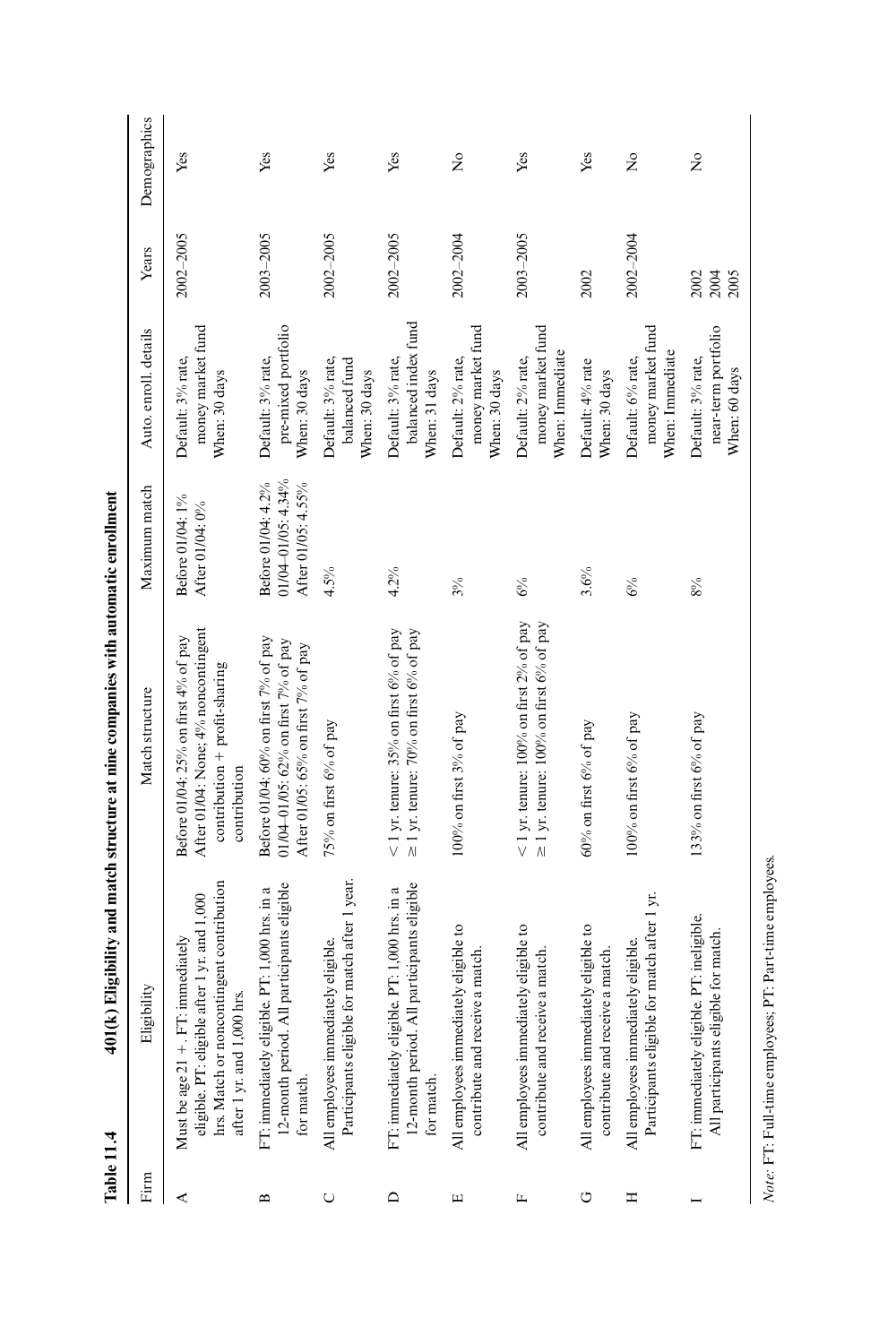who meet the following criteria: they became eligible for their employer sponsored savings plan between January 1, 2002 and June 30, 2005; they became eligible when they were between twenty-one and sixty-five years of age; they became eligible when automatic enrollment was in effect; and they did not leave the company within six months of becoming eligible. Unlike the analysis in sections  $11.2$  and  $11.3$ , we do not attempt to filter out part- time employees because we are unable to identify them for some of the companies.

To assess the relationship between the employer match and savings plan participation under automatic enrollment, we run a linear probability regression<sup>12</sup> of savings plan participation at six months of eligibility<sup>13</sup> on age, income in 2004 dollars, gender, and the generosity of the employer match. Our key dependent variable of interest is the maximum employer match (as a fraction of income) that a participant can receive by contributing at the match threshold and fulfilling all match-related service requirements, given the match structure in place at six months of eligibility. The maximum employer match does not necessarily correspond to the matching contribution an employee could receive after only six months of eligibility. For example, the maximum employer match as just defined at Company D is 4.2 percent of pay (a 70 percent match on the first 6 percent of pay), even though employees with less than one year of tenure can receive a match of at most 2.1 percent of pay (a 35 percent match on the first 6 percent of pay). Table 11.4 lists the maximum employer match used in our regression for each of the nine firms.

Our employer match variable definition rests on the assumption that employees are forward- looking with respect to the match when making their decision about whether to opt out of savings plan participation under automatic enrollment. Given that the service requirement to obtain the maximum employer match is at most one year in our sample, we feel that this assumption is appropriate. Only three of our nine firms (companies  $A, C$ , and H) have matches linked to tenure. We also assume that the match rate changes within companies A and B were surprises that were not known to employees in advance, since we define the maximum employer match using the match structure in place at the time we measure participation.

Because our maximum employer match variation is largely across-firm variation, we are precluded from putting firm-level fixed effects in these regressions. We do, however, calculate Huber- White standard errors with clustering at the firm level.

<sup>12.</sup> Even though our dependent variable is binary, we use a linear probability regression rather than a probit in order to facilitate the graphical display of the results in figure 11.2.

<sup>13.</sup> Instead of measuring participation at six months of tenure, as done earlier for Company A, we measure participation after six months of eligibility because some firms' employees are not immediately eligible upon hire. For most employees in the sample, however, six months of tenure and six months of eligibility are equivalent.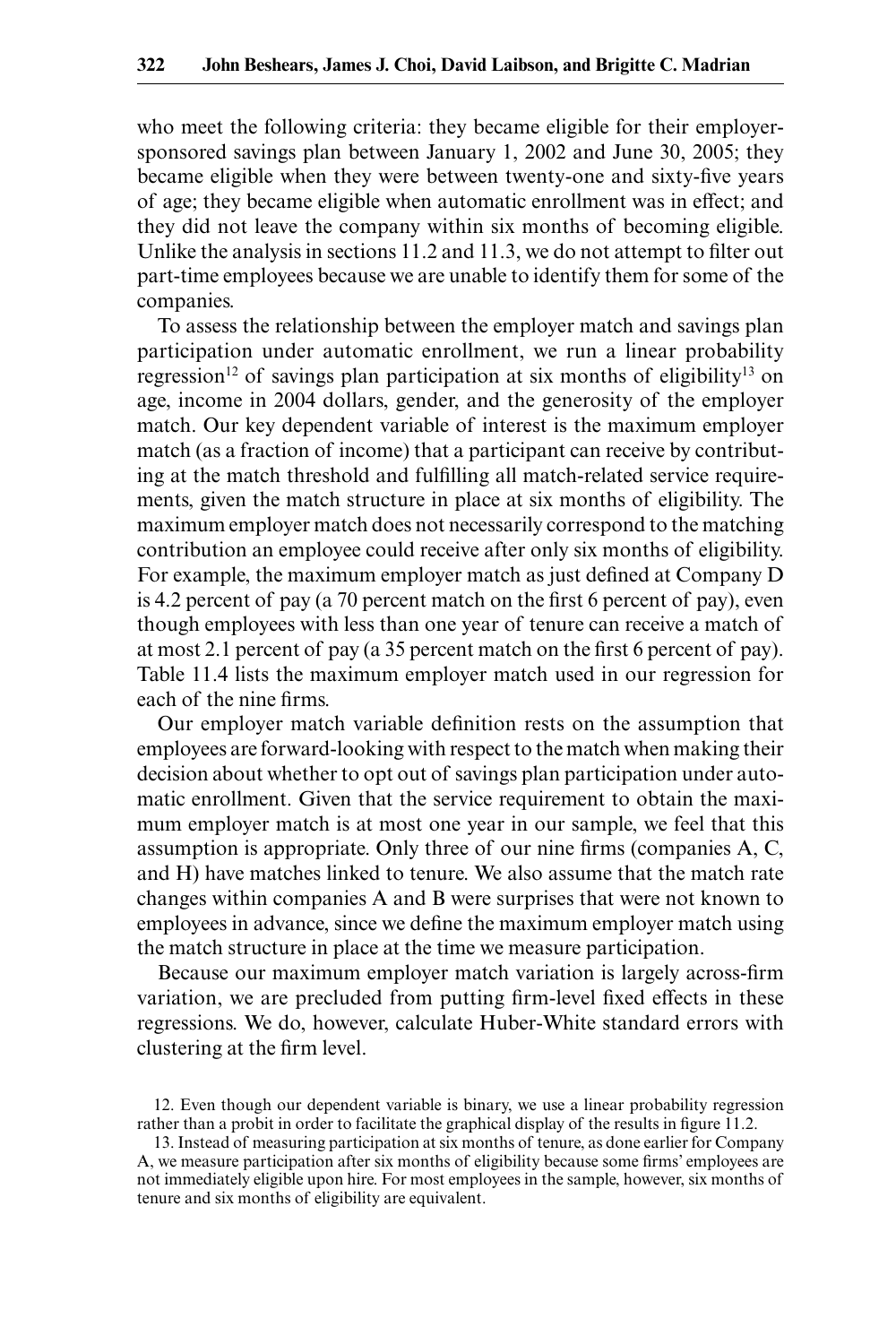|                              | Full sample             |                         |                         | Companies with control data |
|------------------------------|-------------------------|-------------------------|-------------------------|-----------------------------|
|                              | (1)                     | (2)                     | (3)                     | (4)                         |
| Maximum match                | 2.7818***<br>(0.6131)   | 2.1995***<br>(0.3257)   | 3.7519***<br>(0.2623)   | 1.7784***<br>(0.4290)       |
| Gender                       |                         |                         |                         |                             |
| Female                       | No                      | 0.0021<br>(0.0059)      | No                      | 0.0075<br>(0.0072)          |
| Indicator for gender missing | N <sub>o</sub>          | $-0.3254$<br>(0.6318)   | N <sub>0</sub>          | N <sub>0</sub>              |
| Age                          |                         |                         |                         |                             |
| Linear spline                | N <sub>o</sub>          | Yes                     | N <sub>o</sub>          | Yes                         |
| Indicator for age missing    | No                      | $-0.4109$<br>(0.2125)   | No                      | No                          |
| Income $(2004$ USD)          |                         |                         |                         |                             |
| Linear spline                | N <sub>o</sub>          | Yes                     | N <sub>o</sub>          | Yes                         |
| Indicator for income missing | N <sub>o</sub>          | $0.4882***$<br>(0.1128) | No                      | No                          |
| Constant                     | $0.7778***$<br>(0.0271) | 0.1722<br>(0.1254)      | $0.7536***$<br>(0.0028) | 0.2281<br>(0.1265)          |
| Sample size                  | $N = 44,279$            | $N = 44,279$            | $N = 35,895$            | $N = 35,895$                |

#### **Table 11.5** The effect of the employer match on savings plan participation under **automatic enrollment**

*Source:* Authors' calculations.

*Notes:* Huber-White robust standard errors with clustering by firm are reported in parentheses. The sample includes savings plan-eligible employees ages twenty-one to sixty-five. All regressions are linear probability regressions. The dependent variable is a binary indicator for savings plan participation. The maximum match is the maximum fraction of income an employee can receive in matching contributions by contributing at the match threshold and fulfilling all service requirements, given the match structure in place when the employee had six months of  $401(k)$  eligibility. The coefficient on the maximum match represents the percentage point increase in the participation rate when employees are offered an additional 1 percent of their salary in matching contributions. The spline for age has knots at thirty, forty, and fifty years, and the spline for income has knots at  $$20,000$ ,  $$40,000$ ,  $$60,000$ , and  $$80,000$ . Growth in seasonally adjusted average weekly earnings for private sector workers from the Current Employment Statistics survey is used to deflate employee salaries to 2004 dollars.

∗∗∗Signifi cant at the 1 percent level.

Column (1) in table 11.5 gives the coefficient estimates from the regression previously described when no other control variables are included. In this specification, decreasing the maximum employer match by 1 percent of salary is associated with a plan participation reduction at six months of eligibility under automatic enrollment of 2.8 percentage points. This is somewhat smaller than the 5 to 6 percentage point decline observed at Company A when it eliminated its employer match. However, as noted earlier, the Company A estimate is an upper bound on the true effect of match removal, since the match was replaced with a noncontingent employer contribution that is theoretically expected to decrease participation.

Figure 11.2 displays the regression results from the first column of table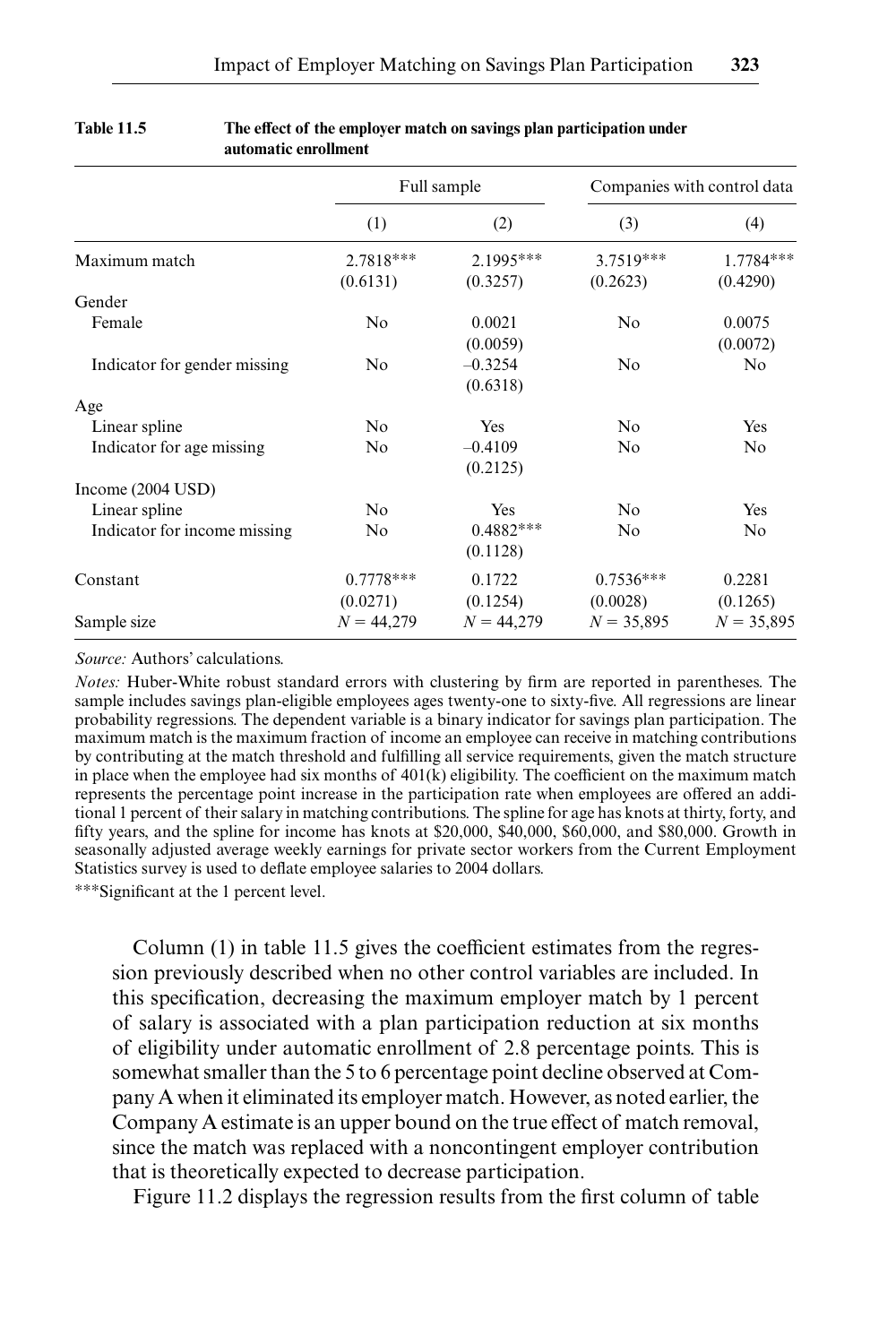

#### **Fig. 11.2 Relationship between the employer match and savings plan participation under automatic enrollment at nine firms**

*Notes:* Each point represents the raw participation rate among individuals who are employed by a given firm with the specified match amount. Participation is defined as having a positive employee contribution rate at six months of eligibility. The match amount is defined as the maximum fraction of income an employee can receive in employer matching contributions by contributing at the match threshold and fulfilling all service requirements, given the match structure in place when the employee had six months of  $401(k)$  eligibility. The slope and intercept of the fitted line are given by the coefficients on the match amount and the constant in column (1) of table 11.5.

11.5 graphically. Every data point in figure 11.2 corresponds to a group of employees that shares the same firm and maximum employer match (firms whose match changes over time are represented in the graph by more than one data point). The maximum match is on the *x*- axis, and the raw savings plan participation rate is on the  $y$ -axis. The regression line from the first column of table 11.5 is also shown. Figure 11.2 shows that the positive relationship between the maximum match and participation estimated in table 11.5 is robust and does not seem to be driven by outliers.

In column (2) of table 11.5, we add control variables, using linear splines for age and income as well as indicator variables for missing gender, age, and income data.14 The inclusion of demographic controls reduces the estimated impact of the employer match slightly: decreasing the maximum employer match by 1 percent of salary is associated with a 2.2 percentage point decline in participation, rather than the 2.8 percentage point decline shown in column (1).

Most of the individuals for whom gender, age, or income data are missing come from three firms. Therefore, we restrict the sample in column (3)

<sup>14.</sup> The results are qualitatively similar if we use linear controls for age and income rather than splines.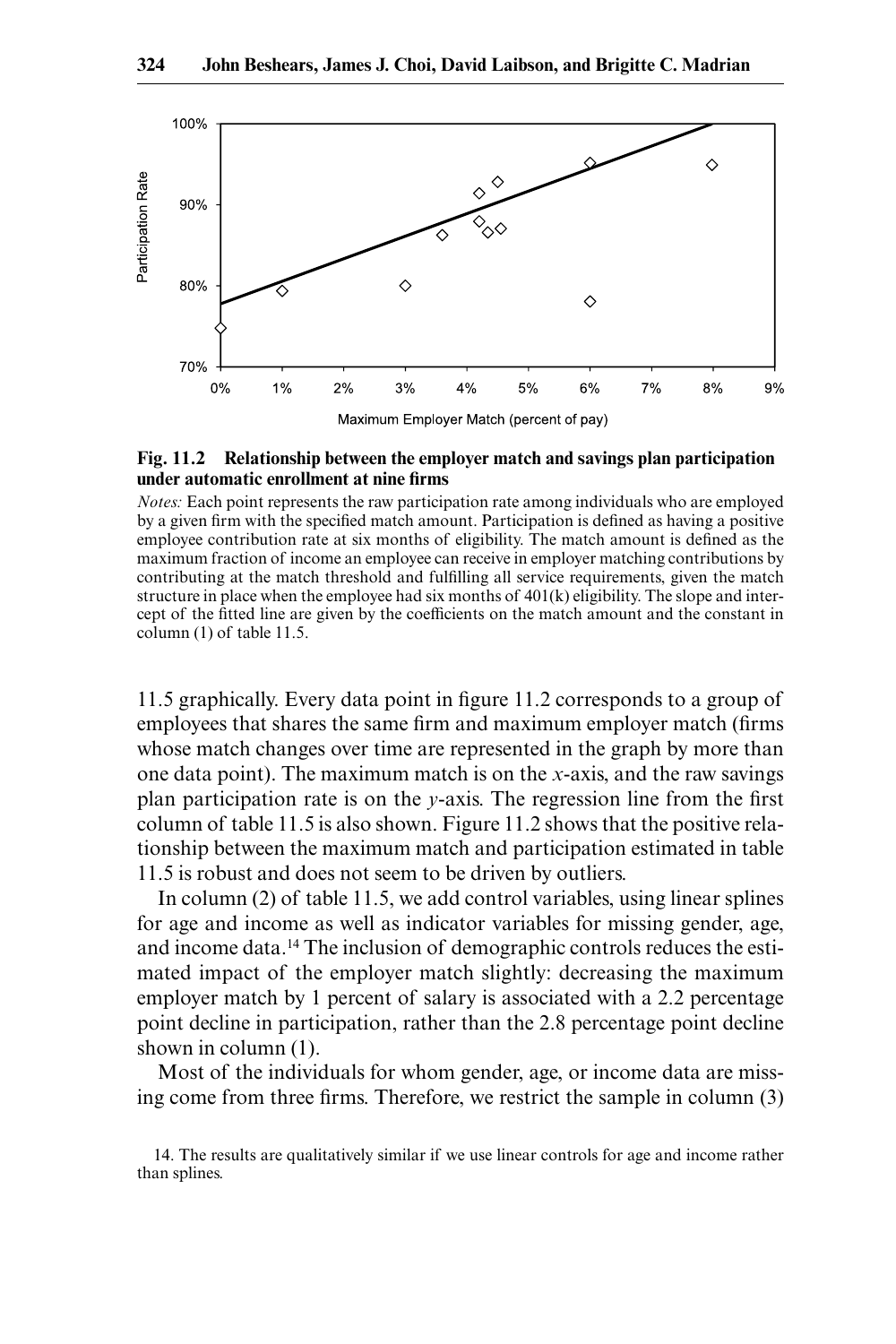to the six firms for which we can construct demographic controls.<sup>15</sup> When we run the regression without control variables—as in column (1)—on this restricted sample, the estimated impact of the employer match increases relative to that in column (1); participation declines by 3.8 percentage points when the maximum match decreases by 1 percent of pay. This suggests that there are some differences between the companies in our sample for which we do and do not have demographic data.

Finally, in column (4), we add the demographic control variables to the regression restricted to companies with demographic information. Just as in the full sample, adding demographic controls to this restricted sample reduces the estimated impact of the employer match. Across all of the specifications in table 11.5, the coefficient on the maximum employer match ranges from 1.8 to 3.8, indicating that decreasing the maximum employer match by 1 percent of salary reduces savings plan participation at six months of eligibility under automatic enrollment by 1.8 to 3.8 percentage points.

## **11.4 Conclusions**

Automatic enrollment is an increasingly important feature of the retirement savings landscape. A recent survey of large U.S. firms found that 36 percent already automatically enroll new employees, and 55 percent of firms without automatic enrollment say that they are very likely or somewhat likely to adopt it within a year (Hewitt Associates 2007). To date, all the automatic enrollment savings plans that have been studied have had an employer match. The U.S. pension regulations encourage the use of matching through safe harbor clauses; firms can avoid nondiscrimination testing if they have a sufficiently generous match. However, there is *also* a safe harbor for noncontingent employer contributions.16

This chapter aims to address how effective automatic enrollment might be in the absence of an employer match. Using two estimation strategies, one based on the substitution of the employer match with a noncontingent employer contribution, and the other based primarily on variation in the employer match across firms, we find that participation rates under automatic enrollment decline only modestly when the employer match is eliminated or reduced. The switch from a matching contribution to a noncontingent contribution at Company A caused the plan participation rate at six months of tenure to drop by 5 to 6 percentage points. In a sample of nine

<sup>15.</sup> Even within those companies for which we have demographic information, some employees are nonetheless missing this information. We drop these employees with missing demographic data from the regressions in columns (3) and (4).

<sup>16.</sup> To obtain safe harbor status, the plan must provide either a matching contribution equal to 100 percent of contributions up to 1 percent of pay and 50 percent of contributions for the next 5 percent of pay, or a noncontingent contribution of 3 percent of pay.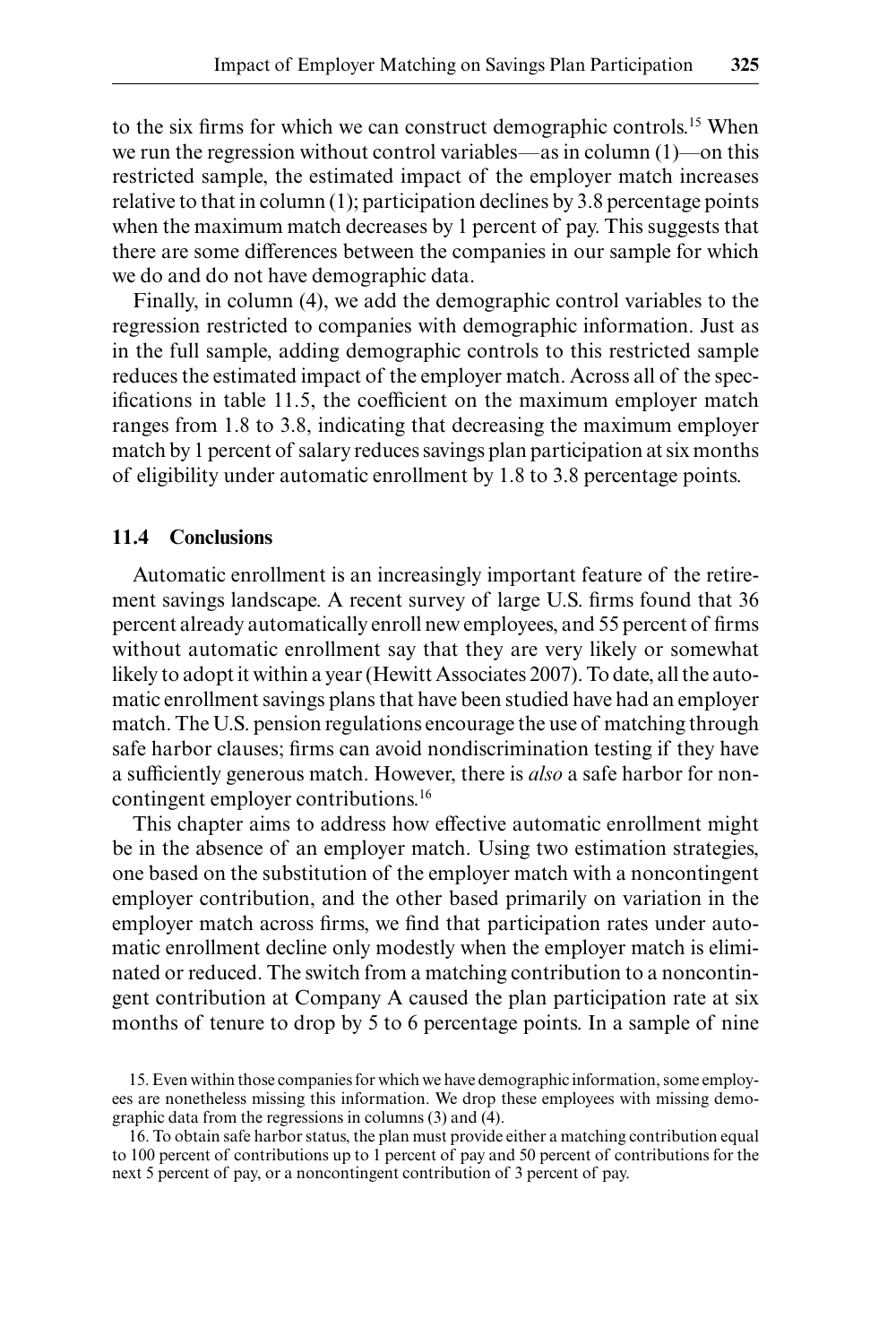firms with automatic enrollment, decreasing the employer match amount by 1 percent of pay was associated with a 1.8 to 3.8 percentage point decrease in the plan participation rate at six months of eligibility. Collectively, these results imply that moving from a typical matching structure of 50 percent on the first 6 percent of pay contributed to no match at all would reduce savings plan participation under automatic enrollment by 5 to 11 percentage points. Interestingly, these results are similar to the employer match effect on participation estimated by Engelhardt and Kumar (2007) in a sample of older employees, most of whom were not subject to automatic enrollment.

Therefore, the success of automatic enrollment at increasing participation in employer- sponsored savings plans does not appear to rely much on having an employer match. It thus seems likely that automatic enrollment will also be effective at increasing participation in other contexts that do not naturally lend themselves to a matching contribution.

These results also suggest that companies with automatic enrollment need not offer a match in order to achieve broad- based participation. However, the employer match may be valuable for reasons other than the inducement that it creates to participate. For example, as a tax-favored form of compensation, the employer match may be important in the recruiting and retention of employees even if it does not have a large impact on savings plan participation.

However, the experience of Company A suggests that some of the purposes served by an employer match could be achieved with a noncontingent employer contribution as well. The merits of an employer match versus a noncontingent contribution likely hinge not only on their average impact on savings plan outcomes (e.g., lower participation with a noncontingent contribution), but also on their distributional impact. For example, a noncontingent contribution will likely increase total savings for those employees least inclined to save, but its effects elsewhere in the savings distribution are ambiguous, since a match tends to cause herding at the match threshold. This herding may either increase or decrease savings, depending on how high the match threshold is and what savings rate employees would have chosen in the absence of a match.

## **References**

- Andrews, E. S. 1992. The growth and distribution of 401(k) plans. In *Trends in pensions 1992,* ed. J. Turner and D. Beller, 149– 76. Washington, DC: U.S. Department of Labor, Pension, and Welfare Benefits Administration.
- Bassett, W. F., M. J. Fleming, and A. P. Rodrigues. 1998. How workers use 401(k) plans: The participation, contribution, and withdrawal decisions. *National Tax Journal* 51 (June): 263-89.